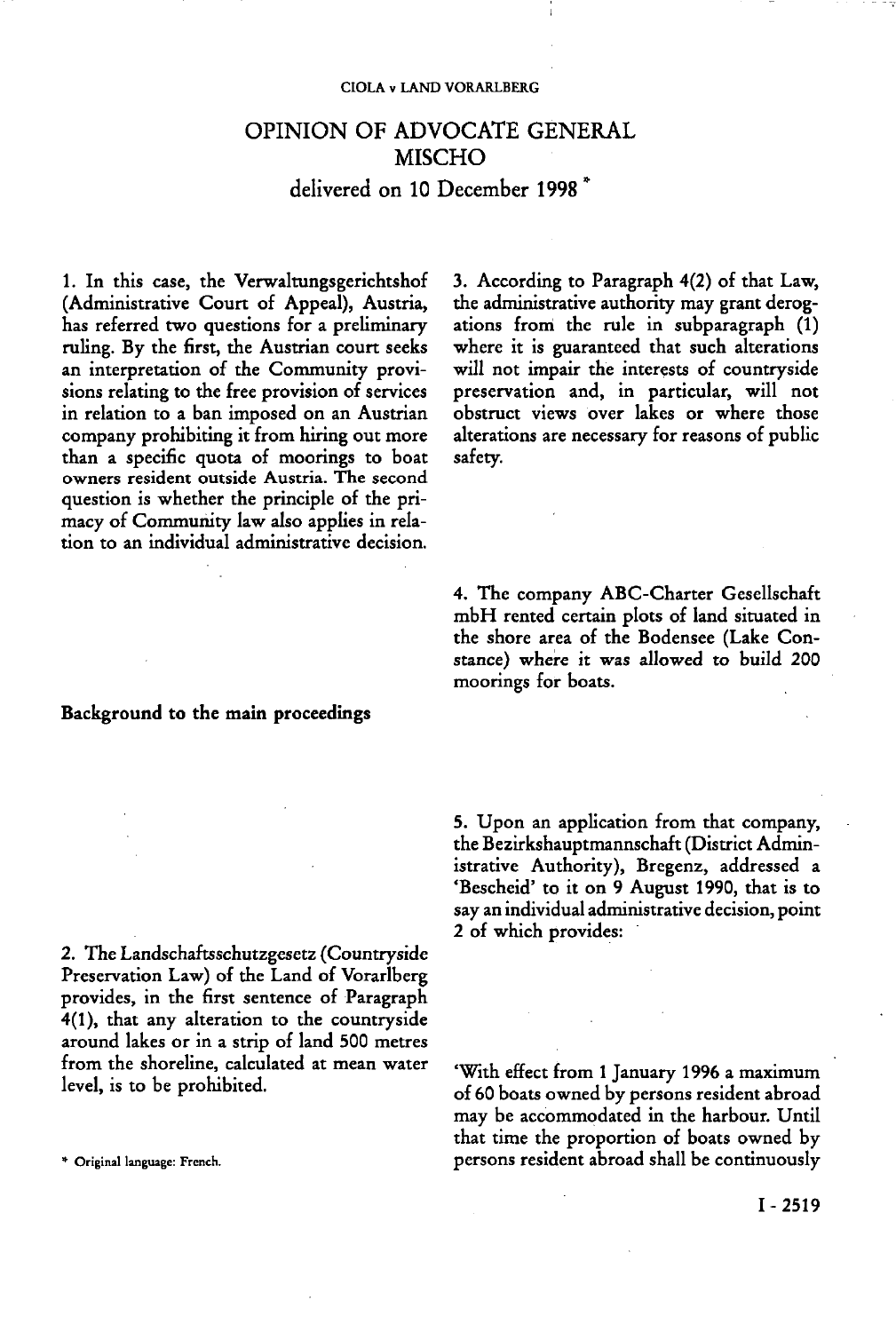reduced. No new allocation of moorings to boat owners resident abroad or extension of expired rental contracts with such owners is permitted until the maximum foreigner quota has been achieved. Before the beginning of each boating season a true list of the moorings allocated to persons resident abroad shall be provided to the authority without prior request. This decision will cease to be in force at the end of 31 December 1999. With effect from that date the original countryside preservation decision will once more apply in full.'

6. By decisions of 10 July 1996, the Unabhängiger Verwaltungssenat (Independent Administrative Authority) of the Land Vorarlberg found Mr Ciola, acting as managing director of the company ABC-Boots-Charter Gesellschaft mbH and of the company ABC-Bootswerft Gesellschaft mbH, guilty of having 'allocated', on 25 January 1995 and 12 May 1995, moorings to two boat owners who were resident abroad, namely in the Principality of Liechtenstein and in the Federal Republic of Germany, even though the maximum foreign quota of 60 boats owned by persons resident abroad was exceeded. For each of those offences, a fine of ATS 75 000 was imposed.

7. Mr Ciola had not therefore observed the conditions laid down in point 2 of the decision of 9 August 1990 and had thus committed an administrative infringement within the meaning of Paragraph 34(1 )(f) of the Landschaftsschutzgesetz, according to which any

I - 2520

person who does not observe the measures contained in decisions adopted pursuant to that Law are guilty of an administrative offence.

8. The Verwaltungsgerichtshof, to which Mr Ciola's appeal against those decisions has been made, considers that 'questions of interpretation of Community law within the meaning of Article 1*77* of the EC Treaty are raised in connection with its decision in this case' and has referred to the Court the following two questions:

- '1. Are the provisions concerning the freedom to provide services to be interpreted as precluding a Member State from prohibiting the operator of a yachting harbour, on pain of criminal prosecution, from hiring out more than a specific quota of moorings to boat owners who are resident in another Member State?
- 2. Does Community law, in particular the provisions concerning the freedom to provide services in conjunction with Article 5 of the EC Treaty and Article 2 of the Act concerning the conditions of accession of the Republic of Austria, the Republic of Finland and the Kingdom of Sweden and the adjustments to the Treaties on which the European Union is founded (OJ 1994 C 241, p. 21; OJ 1995 L 1, p. 1), give the provider of the services referred to in Question 1 above, who is resident in Austria, the right to assert that the prohibition issued in the terms set out in Question 1 in an administrative decision (Bescheid) adopted in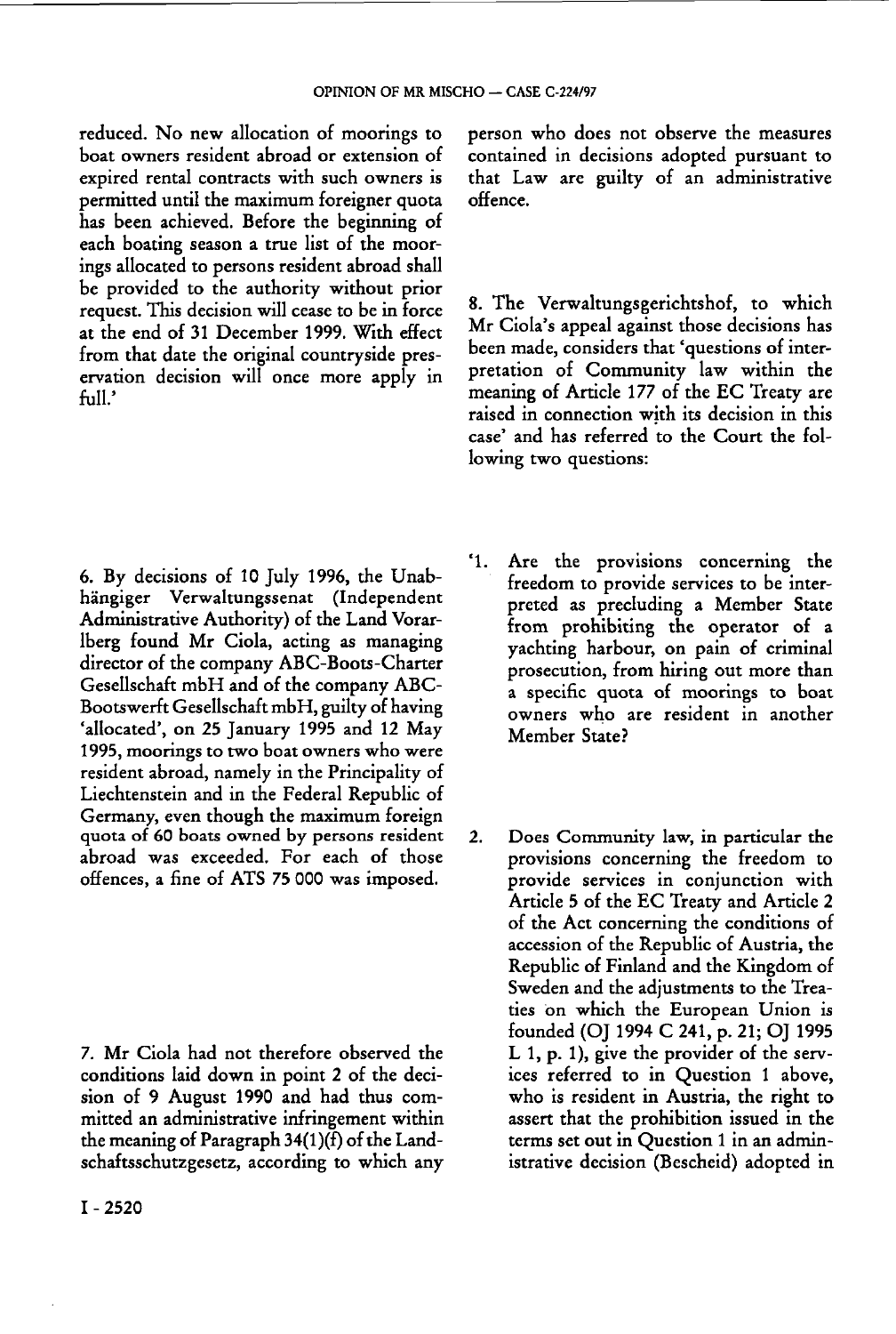1990 in regard to a specific person should not be applied in decisions of the Austrian courts and authorities adopted after 1 January 1995?'

tion but also those laid down by the State of origin. ... The right freely to provide services may be relied on by an undertaking as against the State in which it is established if the services are provided for persons established in another Member State (judgment in Case C-3 84/93 *Alpine Investments* [1995] ECR 1-1141, paragraph 30)'.

### **The first question**

9. The Verwaltungsgerichtshof seeks to ascertain whether the provisions of the EC Treaty relating to the freedom to provide services precludes the number of moorings which may be hired out, within a global quota, to boat owners resident in another Member State from itself being limited.

12. Secondly, it is clear from the judgment in *Luisi and Carbone*<sup>1</sup> — to which the national court also refers — and from the judgment in *Cowan*<sup>2</sup> 'that the freedom to provide services includes the freedom for the recipients of services to go to another Member State in order to receive a service there, without being obstructed by restrictions, and that tourists, among others, must be regarded as recipients of services'.

10. For the reasons already largely explained by the national court itself, this question must be answered in the affirmative.

13. Indeed, it seems to me that the present case involves, in fact, a provision of services with a dual cross-border element.

*Applicability of Article 59 of the EC Treaty* 

11. The Verwaltungsgerichtshof rightly recalls that, according to the case-law of the Court, Article 59 of the Treaty 'covers not only restrictions laid down by the State of destina14. First of all, Mr Ciola's company provides, through a cross-border hire contract, a service to a boat owner residing in another Member State by making available to him, during the life of the contract, of a mooring

**1 — Joined Cases 286/82 and 26/83 [1984] ECR 377. 2 — Case 186/87 [1989] ECR 195, paragraph 15.**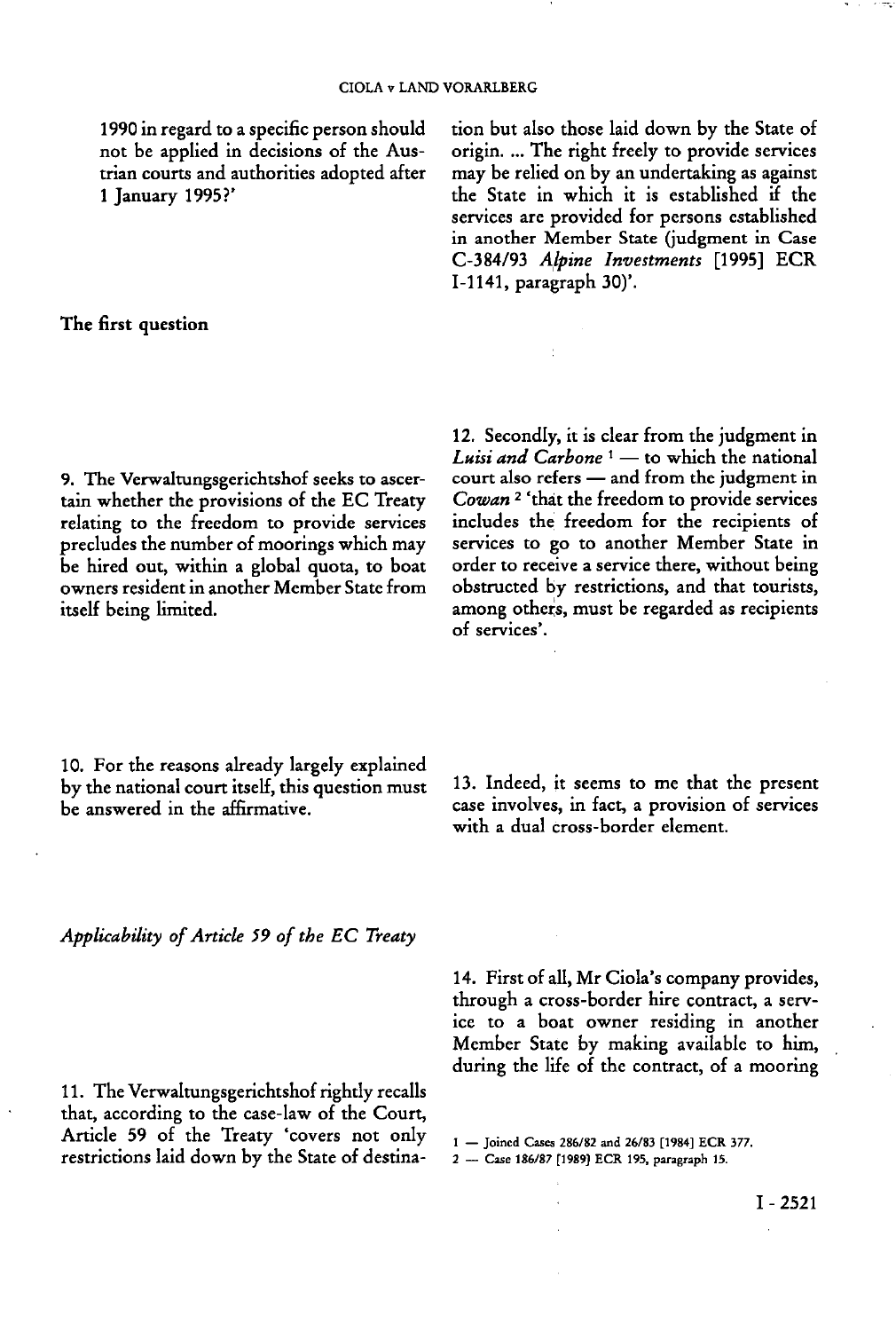for his boat. It can therefore be said that this service 'crosses the frontier' throughout the year.

15. Secondly, the owner himself crosses the Austrian border, once or several times a year, to use the actual benefit he has under the hire contract, namely not having to tow his boat each time from his place of residence to Lake Constance. On those occasions, it is therefore also the recipient of the service who crosses the frontier in order to use a service.

16. The hiring out of moorings to boat owners established in another Member State therefore constitutes a provision of services within the meaning of Article 59 of the Treaty. Indeed, at the hearing this was accepted to be the case by the Land Vorarlberg.

18. It points out first of all that the contested decision wrongly uses the term 'foreign quota' because the restriction does not relate to the nationality of boat owners but to their residence.

19. Nor, however, is there any indirect discrimination because, it says, the restriction also affects Austrian citizens residing in another Member State.

20. It must, however, be observed here that the Court has already held, in particular in its judgments in the *Schumacker*<sup>3</sup> and *Clean Car Autoservice*<sup>4</sup> cases, that 'national rules under which a distinction is drawn on the basis of residence are liable to operate mainly to the detriment of nationals of other Member States, as non-residents are in the majority of cases foreigners'.

*Permissibility of a measure of this kind* 

21. The placing of a maximum limit on the moorings which may be allocated to nonresidents therefore constitutes indirect discrimination prohibited by Article 59 of the Treaty.

17. However, the Land Vorarlberg denies that the restriction arising from the 60 place limit is to be regarded as discriminatory.

3 — Case C-279/93 [1995] ECR I-225.

4 — Case C-350/96 [1998] ECR 1-2521, paragraph 29.

I - 2522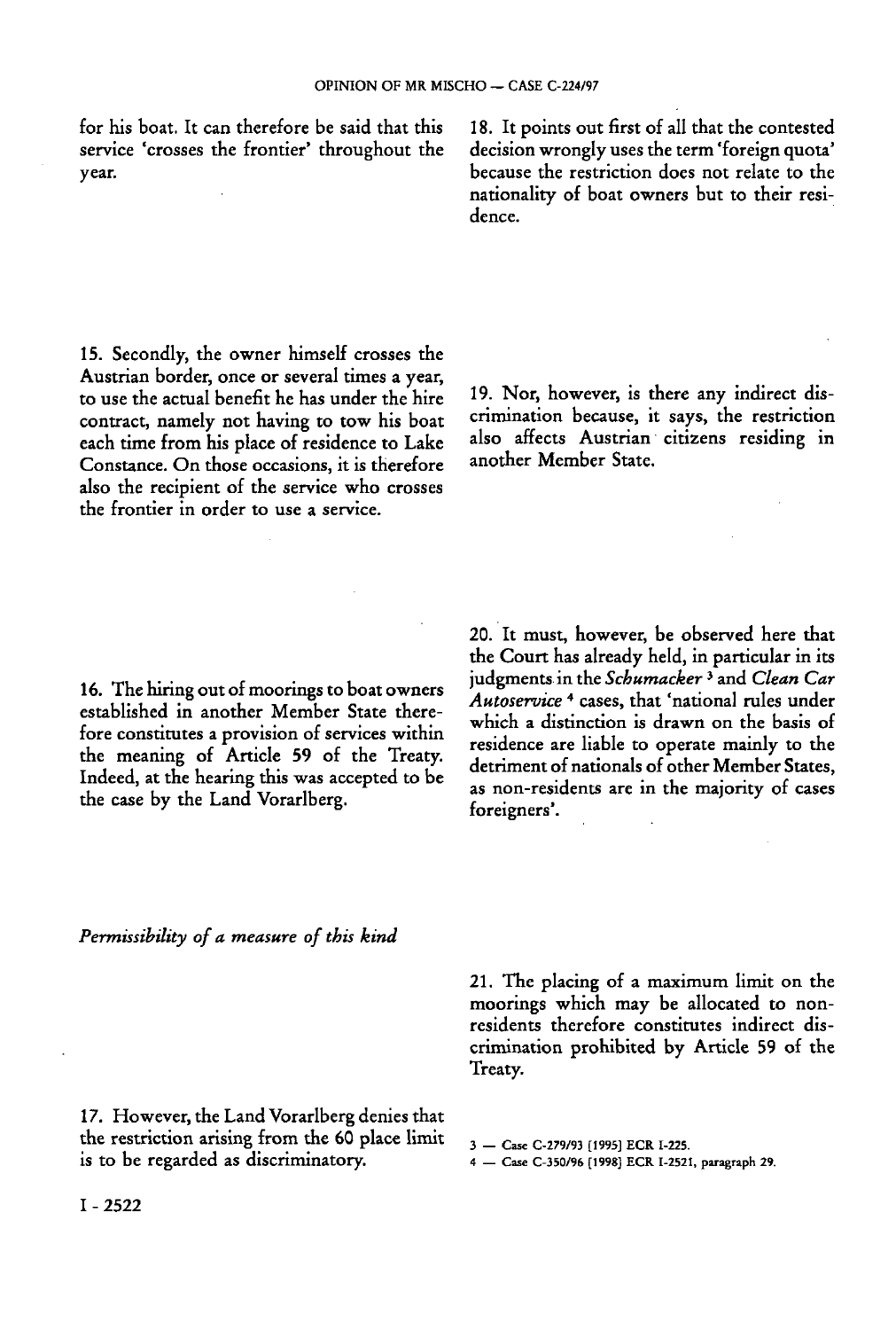22. At the hearing before the Court, the Land Vorarlberg argued, however, that the restriction in question was objectively justified by overriding reasons relating to of the public interest. In the absence of the restriction, boat owners residing in the other Member States, prepared to pay higher rents, would be able to rent the majority of the moorings. There would no longer be sufficient places for persons living in the area and there would be strong pressure on the authorities of the Land to increase the overall ceiling of 200 moorings. This, it says, would have adverse consequences on the countryside and on the quality of water of Lake Constance, which is used as a water reservoir for more than 4 million people.

23. The fact that a measure such as that in question in the main proceedings is not applicable without distinction to all provisions of services, whatever the origin or destination, rules out any question as to the possible existence of overriding reasons relating to the public interest capable of justifying such a -<br>measure. <sup>5</sup>

25. It may be noted here that the concern to limit the influx of 'foreigners' has, in the past, been taken into consideration by Community law, namely in relation to second homes. However, this has always been the subject of an express derogating provision.

26. Thus the Protocol (No 1) on the acquisition of property in Denmark provides 'Notwithstanding the provisions of this Treaty, Denmark may maintain the existing legislation on the acquisition of second homes'.

27. The Act concerning the conditions of accession of the Republic of Austria, the Republic of Finland and the Kingdom of Sweden and the adaptations of the Treaties on which the Union is founded provides, in Article 70, that 'Notwithstanding the obligations under the Treaties on which the European Union is founded, the Republic of Austria may maintain its existing legislation regarding secondary residences for five years from the date of accession'.<sup>6</sup>

24. Such a measure may therefore be justified only on the basis of an express derogation in the Treaty itself (in this case, Article 36) or in an act of accession.

28. In the absence of an express derogating provision like Article 70, cited above, or the possibility of relying on grounds of public policy, public security or public health (Article 56 of the Treaty), it is not possible to escape application of the general rule laid down by

**<sup>5 —</sup> See, in particular, the judgment in Case C-288/89** *Collectieve Antennevoorziening Gouda* **[1991] ECR I-4007, paragraphs 10 to 13. 6 — OJ 1994 C 241, p. 35.**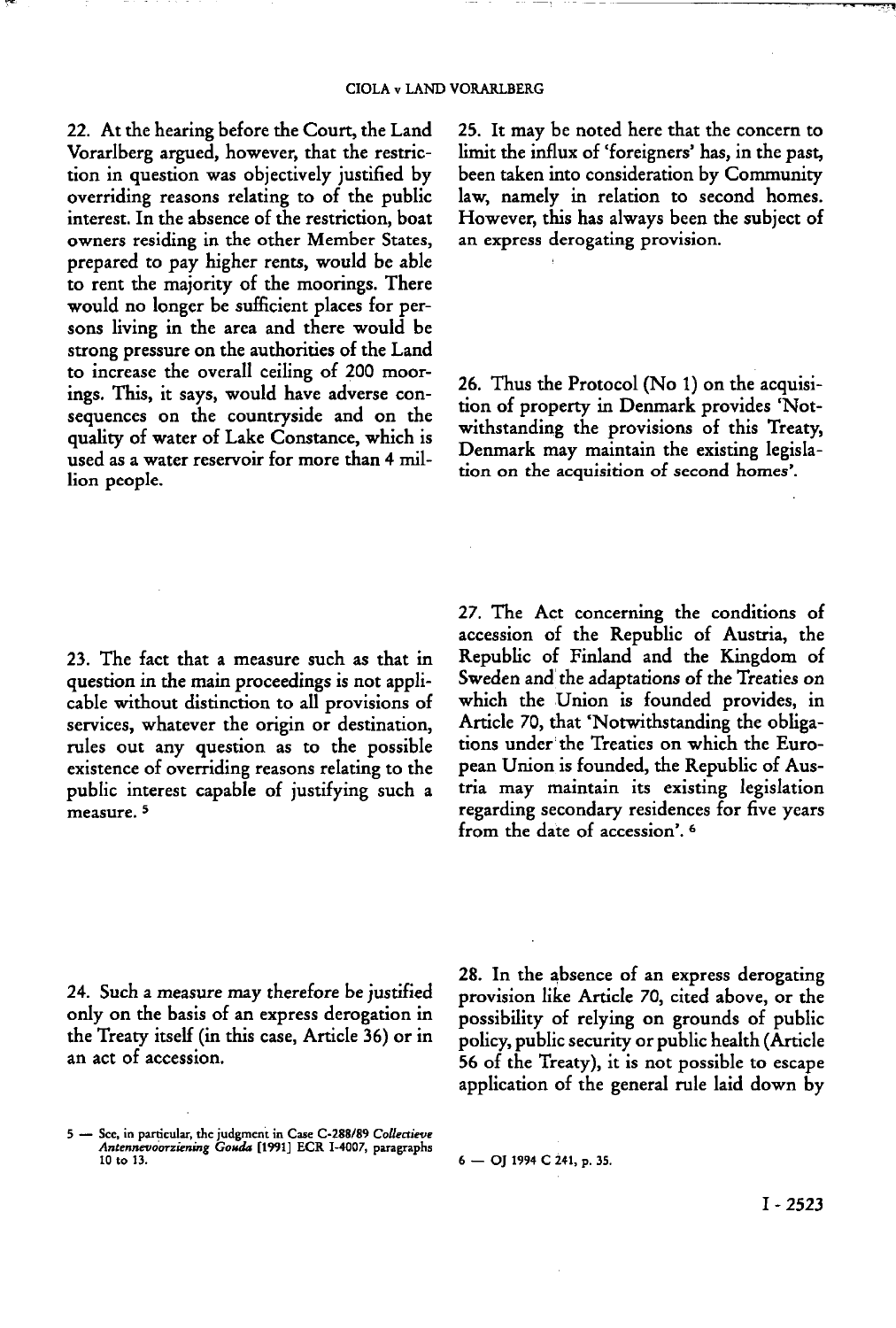the Court, according to which Article 59 of the Treaty entails not only elimination of all discrimination against persons providing services or persons receiving services by reason of their nationality, but also by reason of the circumstance that the person concerned is established in a Member State other than that in which the service is to be performed.

29. The question whether the Land Vorarlberg could possibly find another criterion, which would be compatible with Community law, for resisting the pressure to increase the overall ceiling of 200 moorings is not the subject-matter of the order for reference and does not therefore fall to be examined in this Opinion.

30. In response to the first question, it must therefore be concluded that Article 59 of the Treaty is to be interpreted as precluding a Member State from prohibiting the operator of a marina, upon penalty of criminal proceedings, from hiring out moorings above a specific quota to boat owners who reside in another Member State.

which would flow from an affirmative reply to the first question in the particular case where 'the criminal nature of the conduct complained of is based, not on the infringement of a general norm, but on the contravention of a restriction imposed on a company, of which the appellant is managing director, by means of an administrative decision (Bescheid) adopted specifically against that company' and where 'there is no general abstract provision restricting the number of services which may be offered by the company to recipients resident in another Member State'.

32. The Verwaltungsgerichtshof points out in this regard that 'since its judgment in Case 6/64 *Costa* ν *ENEL,<sup>7</sup>* the Court of Justice has held the view that the law stemming from the Treaty could not be overridden by domestic legal provisions' and that in its judgment in *Simmenthal<sup>8</sup>* the Court held *inter alia* that 'a national court which is called upon, within the limits of its jurisdiction, to apply provisions of Community law is under a duty to give full effect to those provisions, if necessary refusing of its own motion to apply any conflicting provision of national legislation'.

**The second question** 

33. The Austrian court then goes on to state that 'as far as can be seen, that view has been applied without exception to facts concerning the application of general-abstract provisions of domestic law. However, in the present case,

31. By its second question, the Austrian court essentially seeks to ascertain the consequences

7 — Case 6/64 [1964] ECR 585.

8 — Case 106/77 [1978] ECR 629.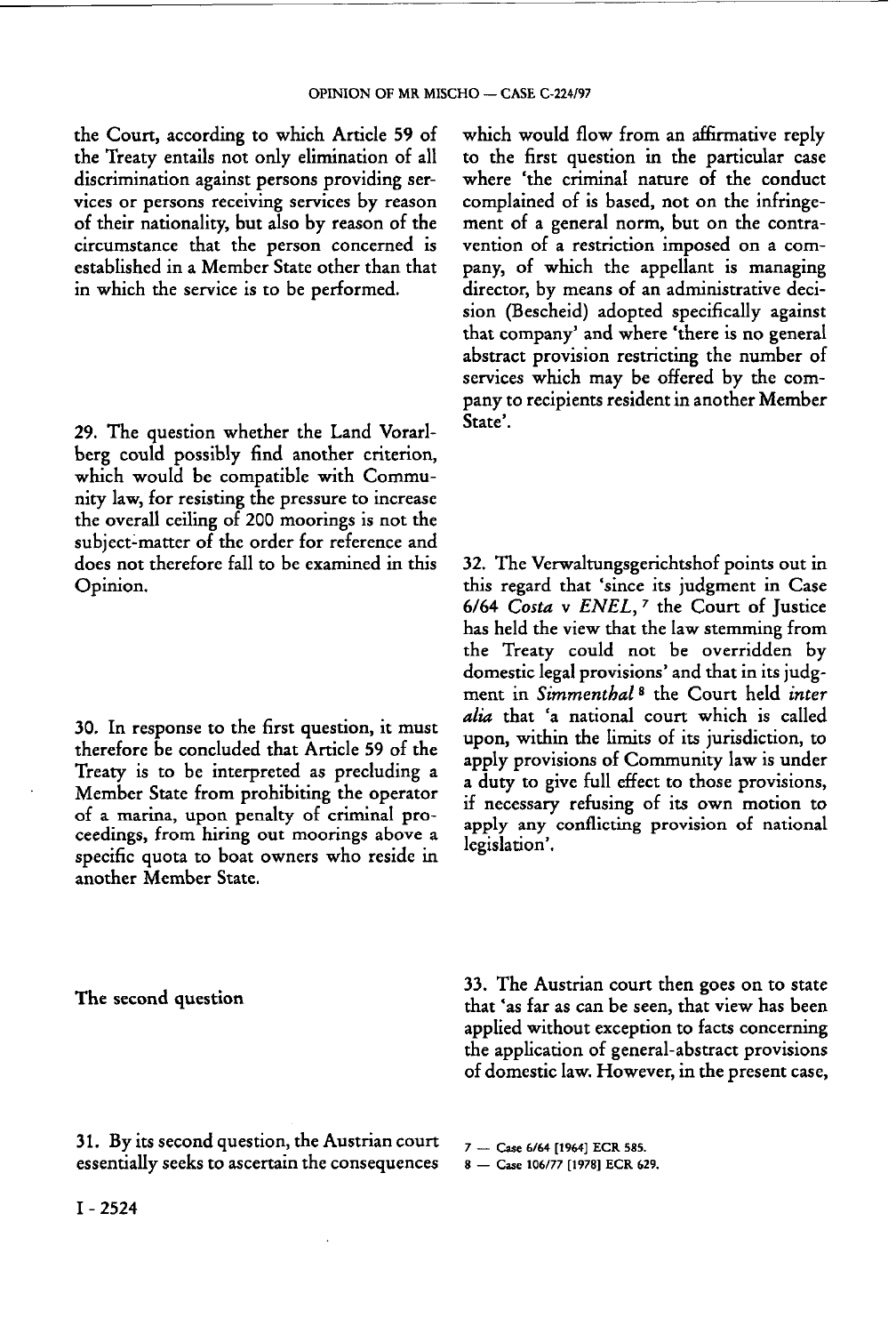this Court decision turns on whether, when appraising the criminal nature of the appellant's conduct in 1995, the Austrian courts and authorities must refuse to apply a final administrative order (Bescheid) adopted in 1990 in relation to a specific person'.

34. The Verwaltungsgerichtshof adds that 'if the decision adopted in 1990 were not to be applied when assessing the lawfulness of the appellant's conduct in connection with the hire in 1995 to persons who (among other things) were resident in a Member State, the factual preconditions of the administrative offence would not be fulfilled'.

case-law concerning what may be called 'the procedural autonomy of the Member States'<sup>9</sup> and more particularly on the judgment in *Rewe,*<sup>10</sup> from which it appears that, in the absence of measures harmonising procedural rules, the rights conferred by Community law must be exercised before the national courts according to the procedural rules of domestic law and this would be otherwise only if those rules and time periods resulted in making it practically impossible to exercise the rights which the national courts have the obligation to safeguard. As the Austrian Government emphasises, the Court concluded that the laying down of reasonable periods for bringing proceedings does not render it impossible to exercise those rights.

35. As far as the Austrian Government is concerned, the question is 'whether the primacy of Community law must also be upheld in relation to individual specific decisions of administrative authorities' and it is therefore necessary to determine 'whether Community law may have an effect on the rules relating to the enforceability of administrative decisions'.

37. The Austrian Government also explains that the binding effect of the decision which prevents the Verwaltungsgerichtshof from annulling it for unlawfulness serves legal certainty and protection of legitimate expectations of the various parties in question and therefore 'the principles of legal certainty, protection of legitimate expectations and protection of rights duly acquired must be weighed in this specific case against the interest in observing the principle of nondiscrimination laid down by Community law'.

36. It argues that 'there is no ground for transposing, without examination and without limit, the case-law on the primacy of Community law, developed in the context of general rules (laws, regulations) to specific individual administrative decisions (Bescheide)'. Here, Austria relies, in particular, on the

<sup>9 —</sup> The Republic of Austria cites the following judgments: Case<br>
33/76 Rewe (1976) ECR 1989, paragraph 5; Case 45/76 Comet<br>
1976) ECR 2043; Case 68/79 Just [1980] ECR 501, paragraph<br>
25; Case 199/82 San Giorgio [1983] ECR

**<sup>10 —</sup> Cited in the footnote above.**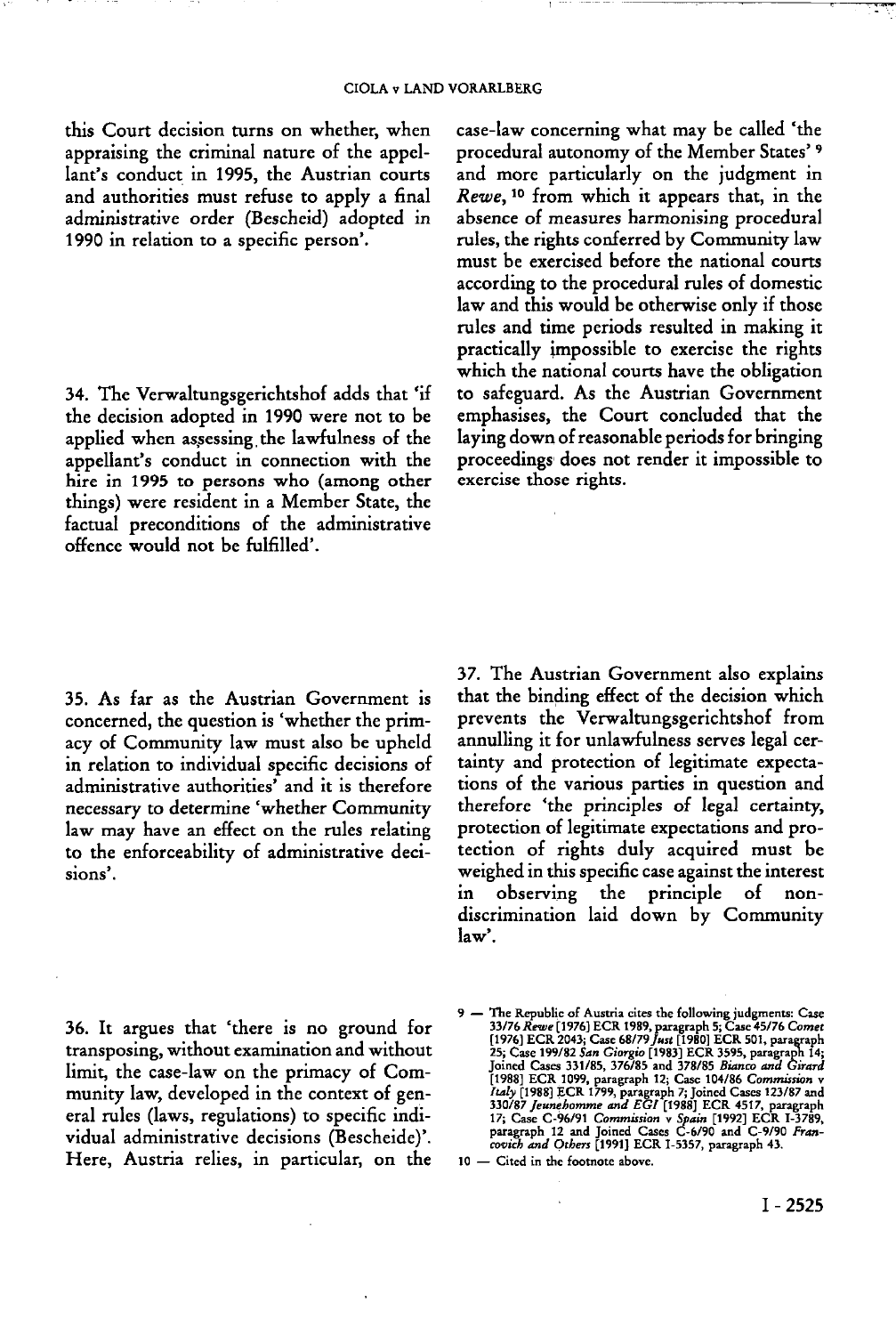38. For the Austrian Government, the problem, therefore, seems to be one of the legitimacy of a period for bringing proceedings which the appellant in the main proceedings allowed to elapse, so that he would therefore no longer be entitled to challenge the 1990 decision, because it is now final.

owners residing in Austria, that would not *ipso facto* entail termination of the contracts in force with boat owners residing in Austria. Furthermore, I do not see how that could infringe the rights of third partners or disturb their legitimate expectations.

39. I cannot share the Austrian Republic's view of the nature of the legal problems raised in this case.

40. The matter before the national court is not, in my view, one concerning an application for annulment, on grounds of illegality, directed against the 1990 decision which could be barred by a time limit the compatibility of which with Community law would be the subject of the preliminary question. The question, rather, is whether the national court must refrain from applying that decision in the specific case before it.

42. In any case, the binding effect of administrative decisions does not seem to be absolute since the Austrian Government tells us that 'the appellant in the main proceedings had and still has the possibility of asking the competent authority, according to domestic procedural rules, to amend its decision or its operative part'. Such à procedure is apparently provided for by Paragraph 68 of the Allgemeines Verwaltungsverfahrensgesetz (General Law on Administrative Procedure). We are told that the appellant has the possibility of invoking Community law in this new procedure and, if he were not to obtain satisfaction, to lodge appeals.

41. Nor do I discern, in the main proceedings, any issue related to legal certainty, the protection of legitimate expectations or of properly acquired rights, as raised by the Austrian Government. If the appeal court were to annul the sentence imposed on Mr Ciola and if the company in question were to be able, pursuant to Article 59 of the Treaty, to hire out moorings as freely to boat owners residing in another Member State as to boat 43. However, it is not necessary to enter into those considerations. The sole legal issue posed by the second preliminary question is, in my view, whether the Verwaltungsgerichtshof must, in assessing the lawfulness of the appellant's action, disapply a decision incompatible with Community law, notwithstanding the fact that the decision concerned is a specific individual administrative measure and not a general, abstract rule.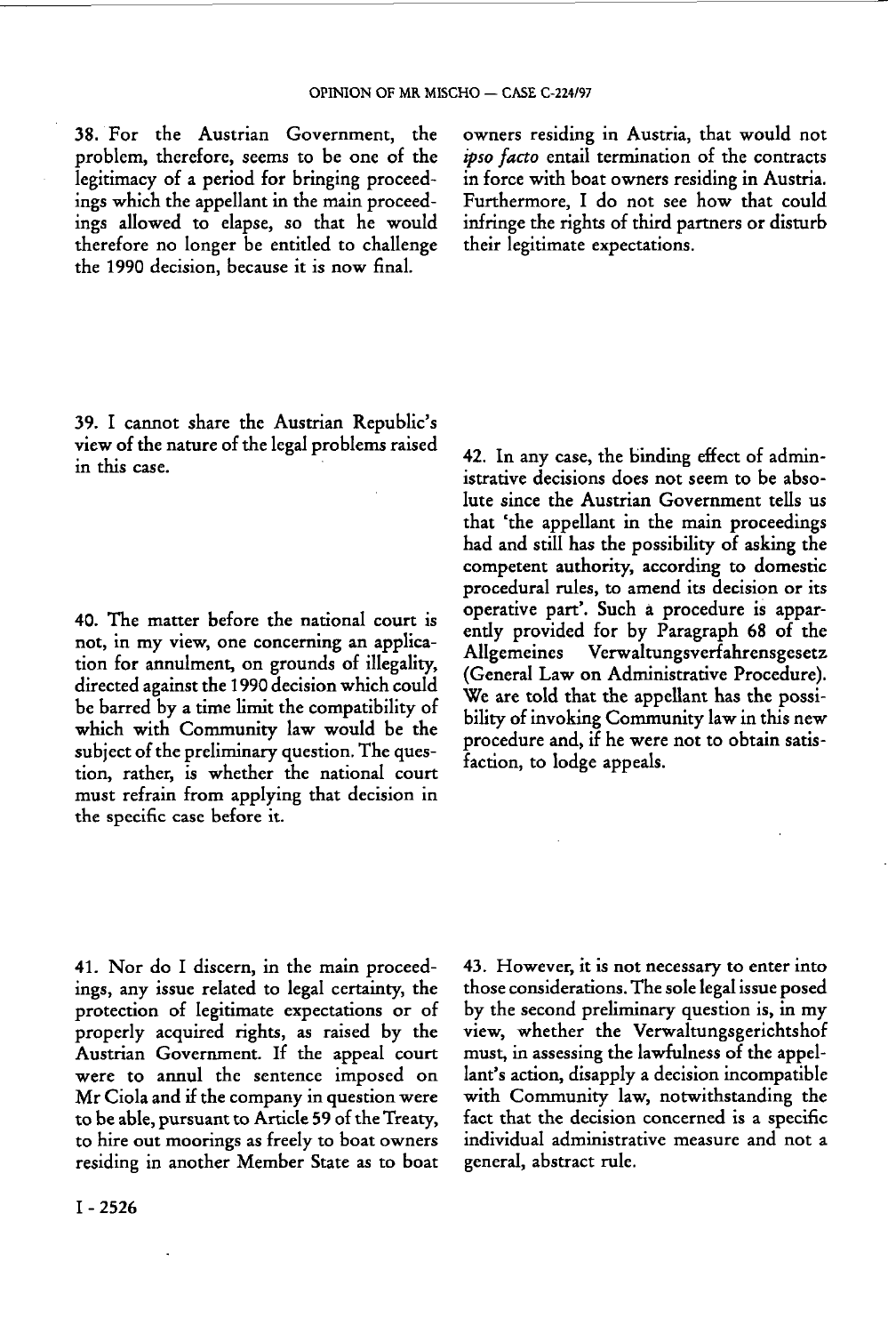44. In regard to that question, the case-law of the Court contains sufficient guidance to support the conclusion that this second question also calls for a positive reply.

45. As the national court itself points out, in its judgment in *Costa* the Court held that 'the law stemming from the Treaty, an independent source of law, could not, because of its special and original nature, be overridden by domestic legal provisions, *however framed,*  without being deprived of its character as Community law and without the legal basis of the Community itself being called into question'.

46. Likewise, it follows from the judgment in Lück<sup>11</sup> that the direct effect of a provision of the Treaty excludes 'the application of *any national measure* incompatible with it' and from the judgment in Case 48/71 *Commis*sion v Italy<sup>12</sup> that the direct effect of Community law entails 'a prohibition having the full force of law on the competent national authorities against applying *a national rule*  recognised as incompatible with the Treaty'.

47. Still more clearly, the Court held in the French maritime code case<sup>13</sup> that 'since the provisions of Article 48 and of Regulation

**13 — Case 167/73** *Commission* **ν** *France* **[1974] ECR 359, paragraph 35.** 

No 1612/68<sup>14</sup> are directly applicable in the legal system of every Member State and Community law has priority over national law, these provisions give rise on the part of those concerned, to rights which the national authorities must respect and safeguard and as a result of which *all contrary provisions of internal law* are rendered inapplicable to them'.

48. Finally, in one of the Rewe cases, <sup>15</sup> the Court held that 'a national authority may not apply to a person legislative *or administrative*  measures which are not in accordance with an unconditional and sufficiently clear obligation imposed by the directive'. What applies in relation to an unconditional and sufficiently precise obligation laid down in a directive obviously also applies in relation to an unconditional and sufficiently precise obligation of primary Community law, such as that laid down in Article 59 of the Treaty.

49. It follows from these few citations from established case-law that Community law overrides *any* provision of domestic law. It also follows that the direct effect and primacy of Article 59 of the Treaty together oblige the national court to disapply prohibitions laid down in domestic provisions, including

**14 — Regulation No 1612/68 of the Council of 15 October 1968 on freedom of movement for workers within the Commu-nity (OJ, English Special Edition 1968(11), p. 475).** 

**<sup>11 —</sup> Case 34/67 [1968] ECR 245.** 

**<sup>12 —</sup> Case 48/71 [1972] ECR 529, paragraph 7.** 

**<sup>15 —</sup> Case 158/80** *Rewe* **[1981] ECR 1805, paragraph 43.**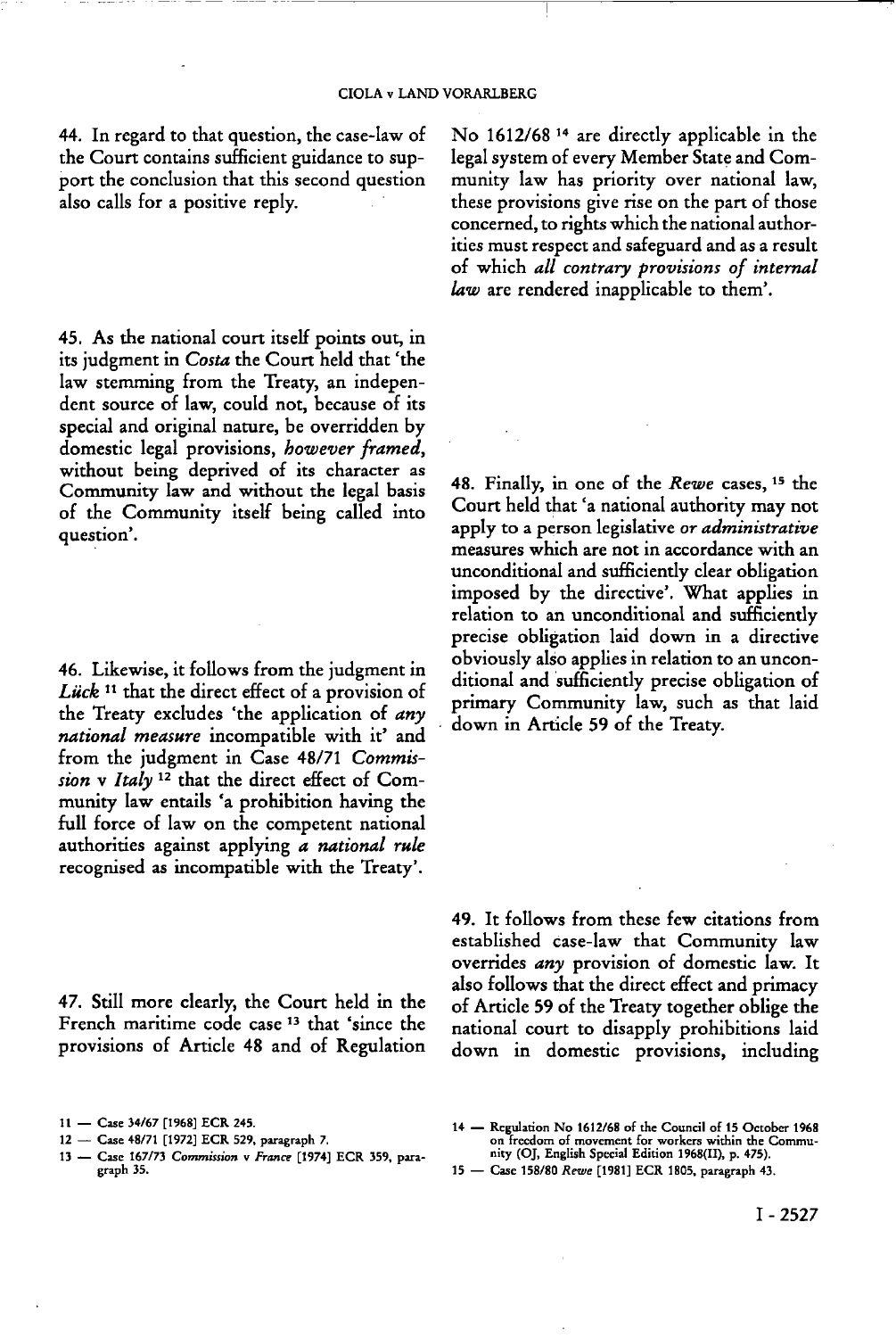individual administrative decisions, that are incompatible with that article.

50. In the *Factortame* case 16 the Court also held that 'it is for the national courts, in application of the principle of cooperation laid down in Article 5 of the EC Treaty, to ensure the legal protection which persons derive from the direct effect of provisions of Community law'.

51. Moreover, it follows from the judgment in *Fratelli Costanzo*<sup>17</sup> that, like national courts, an administration, including decentralised authorities, has the obligation to apply unconditional and sufficiently precise provisions of Community law and to disapply those of national law which are not in conformity with it.

53. Therefore, it may be said that Article 59 of the Treaty, being directly applicable, is an immediate source of rights after 1 January 1995 for the company in question and that, since that date, any administrative prohibition incompatible with Article 59 is unenforceable against it.

52. As far as the Republic of Austria is concerned, that conclusion must apply in relation to circumstances occurring after 1 January 1995, the date of its accession to the European Union. Article 2 of the Act concerning the conditions of accession of the Republic of Austria, the Republic of Finland and the 54. It must therefore be concluded, in response to this second question, that Community law confers on persons providing services the right to assert that a prohibition such as that in question in the main proceedings, contained in a specific individual administrative decision, must remain unapplied where an administrative authority or a court of law must determine whether conduct postdating the accession of the Republic of Austria may be sanctioned.

Kingdom of Sweden and the adaptations to the Treaties on which the Union is founded 18 provides:

'From the date of accession, the provisions of the original Treaties and the acts adopted by the institutions before accession shall be binding on the new Member States and shall apply in those States under the conditions laid down in those Treaties and in this Act.'

**<sup>16 —</sup> Case C-213/89** *Factortame and Others* **[1990] ECR I-2433, paragraph 19.** 

**<sup>17 —</sup> Case 103/88 [1989] ECR 1839, paragraphs 30 to 33. 18 — Cited above.**